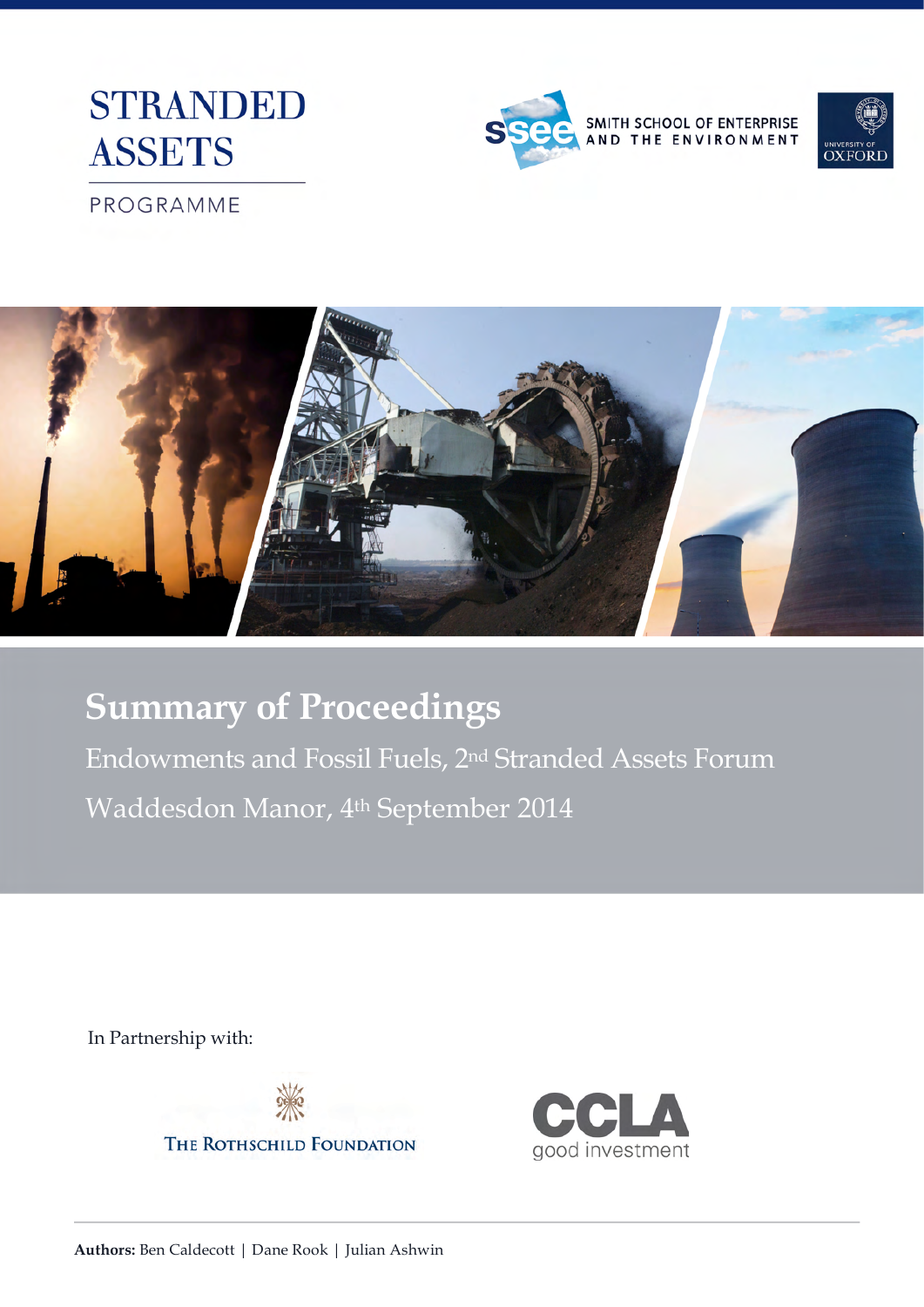





## About the Stranded Assets Programme

The Stranded Assets Programme at the University of Oxford's Smith School of Enterprise and the Environment was established in 2012 to understand environment-related risks driving asset stranding in different sectors and systemically. We research the materiality of environment-related risks over time, how different risks might be interrelated, and the potential impacts of stranded assets on investors, businesses, regulators, and policymakers. We also work with partners to develop strategies to manage the consequences of environment-related risks and stranded assets.

The programme is currently supported by grants from: Craigmore Sustainables, European Climate Foundation, Generation Foundation, Growald Family Fund, HSBC Holdings plc, The Luc Hoffmann Institute, The Rothschild Foundation, The Woodchester Trust, and WWF-UK. Past grant-makers include: Ashden Trust, Aviva Investors, and Bunge Ltd. Our research partners include: Standard & Poor's, Carbon Disclosure Project, TruCost, Ceres, Carbon Tracker Initiative, Asset Owners Disclosure Project, 2° Investing Initiative, Global Footprint Network, and RISKERGY.

## Acknowledgements

We would like to thank the participants and speakers, as well as CCLA who kindly sponsored this forum. This was the second Stranded Assets Forum organised by the University of Oxford's Smith School of Enterprise and the Environment together with The Rothschild Foundation. It is part of a series that aim to bring together a select number of key people from across the investment chain to better understand drivers of stranded assets, their consequences, and how to develop effective responses to the challenges they could generate.

# University of Oxford Disclaimer

The Chancellor, Masters, and Scholars of the University of Oxford make no representations and provide no warranties in relation to any aspect of this publication, including regarding the advisability of investing in any particular company or investment fund or other vehicle. While we have obtained information believed to be reliable, neither the University, nor any of its employees, students, or appointees, shall be liable for any claims or losses of any nature in connection with information contained in this document, including but not limited to, lost profits or punitive or consequential damages.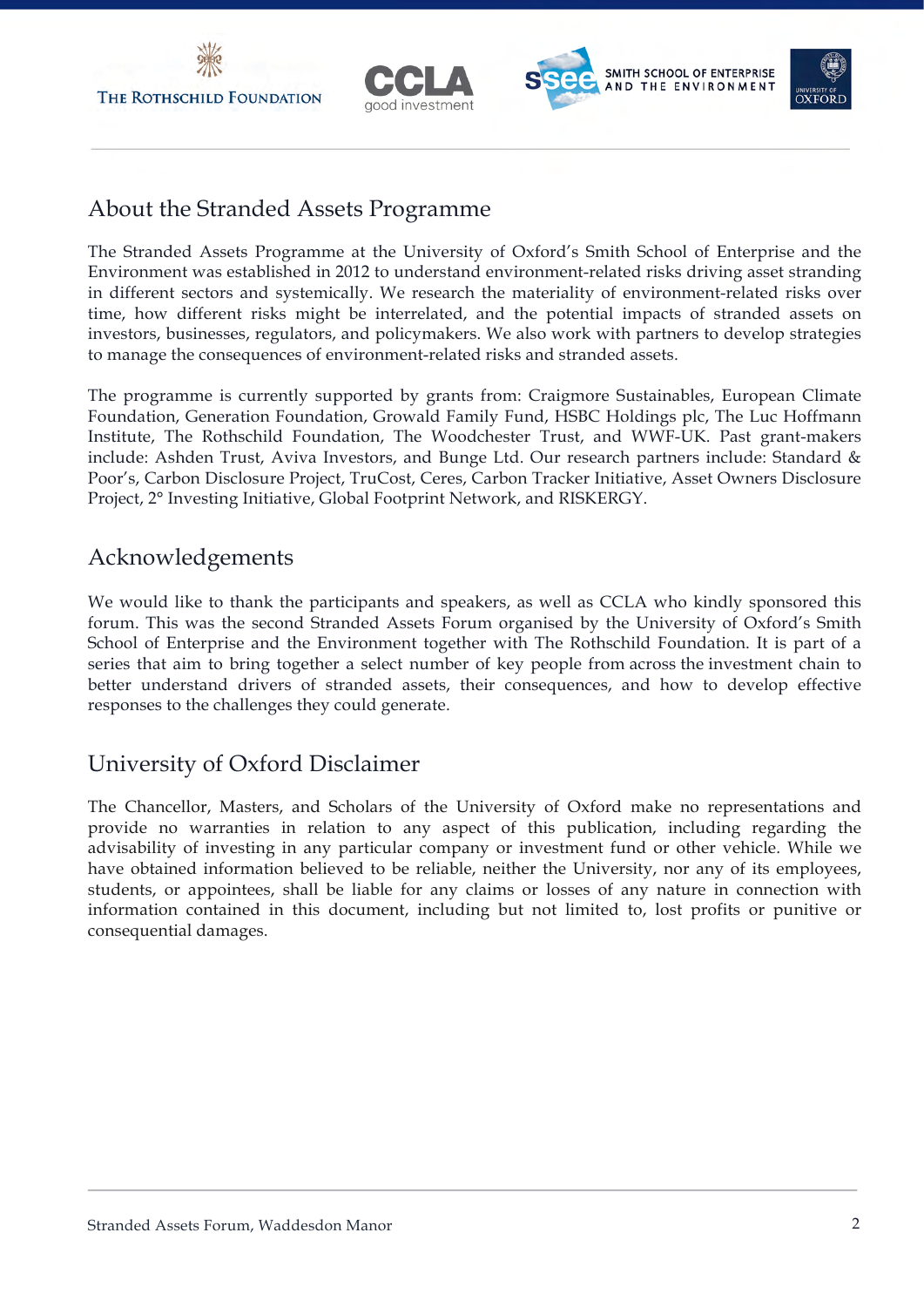







# **Table of Contents**

| Session I: Similar or different? Can other experiences of divestment help inform endowment      |  |
|-------------------------------------------------------------------------------------------------|--|
|                                                                                                 |  |
| Session II: What are the best tools and options available to manage exposure? How might these   |  |
| evolve over time? What might be specifically available to endowments, as opposed to other asset |  |
|                                                                                                 |  |
|                                                                                                 |  |
|                                                                                                 |  |
|                                                                                                 |  |
|                                                                                                 |  |
|                                                                                                 |  |
|                                                                                                 |  |
| Session II: What are the best tools and options available to manage exposure? 10                |  |
|                                                                                                 |  |
|                                                                                                 |  |
|                                                                                                 |  |
|                                                                                                 |  |
|                                                                                                 |  |
|                                                                                                 |  |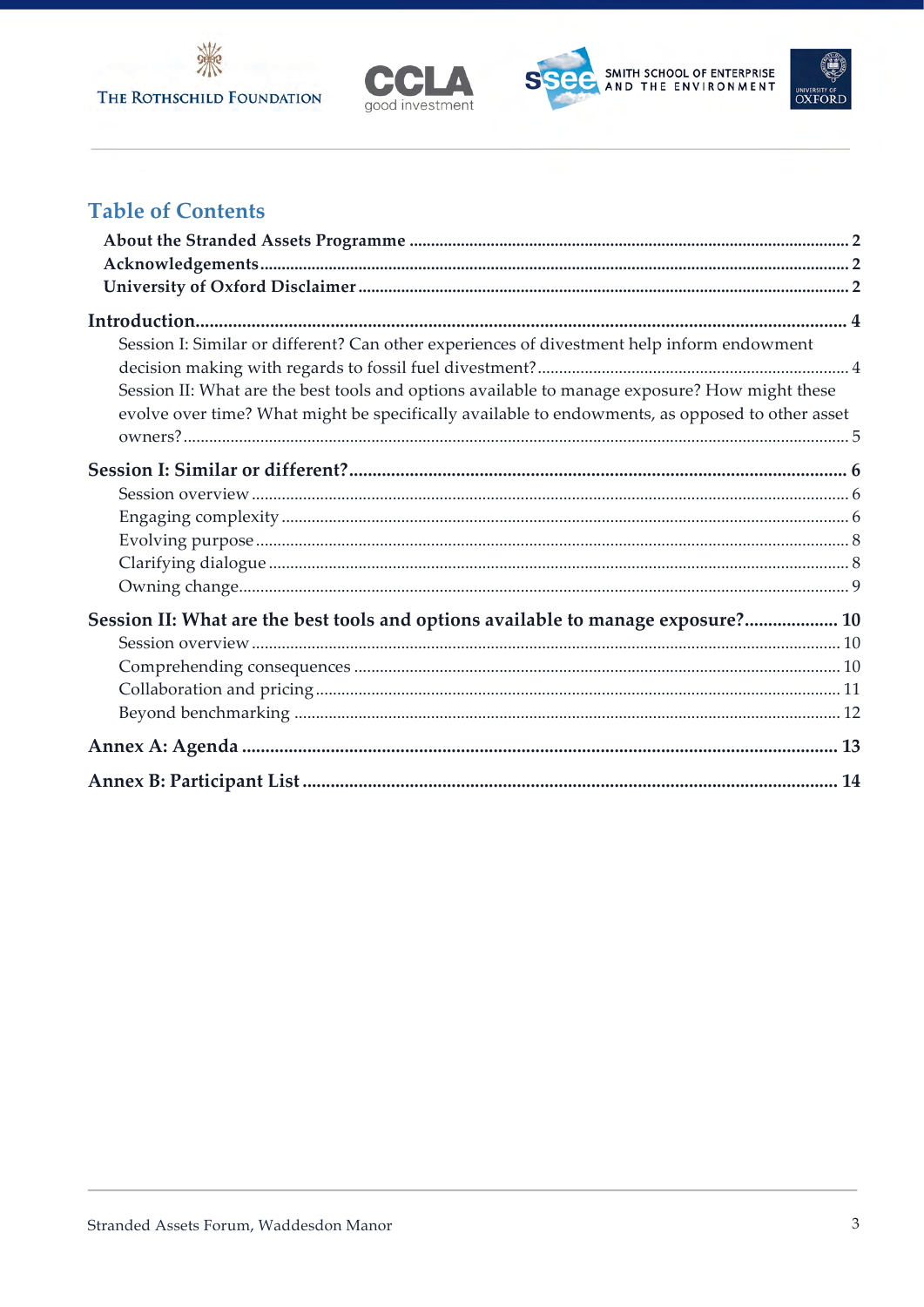





# Introduction

The University of Oxford's Smith School of Enterprise and the Environment and The Rothschild Foundation held the second Stranded Assets Forum at Waddesdon Manor, Buckinghamshire, on the 4th September 2014. Following on from the first forum held earlier this year (March 14th and 15th), which featured a more general investigation of topics connected to stranded assets<sup>1</sup>, the second was more focused in its ambitions and concentrated on a single (but decidedly far-reaching) topic: divestment by endowments of their financial holdings within the fossil fuel industry.2

The fossil fuel divestment campaign has quickly put a series of tough questions on the agendas of many institutional investors, including endowments. These questions include:

- 1. What is the rationale for asset owners to consider managing exposure to fossil fuel assets, and are there sufficient investment or ethical arguments that justify action?
- 2. If exposure should be managed, then what are the various options?
- 3. What can be done over various time horizons, and what are the visible or potential obstacles to achievement?

These questions were addressed by participants during the forum, the attendance of which included: endowment trustees; board members; investment committee members; and other investment experts from both the academic and practitioner communities. (See Annex A for full agenda and Annex B for list of participants.)

Endowments were specifically convened because of the historical, present, and potential future intensity of public pressure that can often be focused on the investment activities of these organisations. Although occasionally the focus of scrutiny, endowments also possess certain characteristics that allow them to deal with their investment holdings in ways that are oftentimes more effective than other asset owners; for example: endowments have permanent capital, and potentially no beneficiaries (with the associated duties which that obligation entails).

This report provides a distillation of the proceedings and deliberations from this second forum. It details key discussion points and issues that emerged during the two sessions held. Some highlights of consensus views that emerged within both of these sessions appear below.

*Session I: Similar or different? Can other experiences of divestment help inform endowment decision making with regards to fossil fuel divestment?*

Divestment questions connected to climate change and fossil fuel companies differ meaningfully from prior experiences in ethically-motivated investments.

<sup>-</sup><sup>1</sup> A summary of the proceedings of the first forum is available at: http://www.smithschool.ox.ac.uk/research/stranded-

<sup>2</sup> Future instalments of the forum over 2014-2015 are likewise planned to be devoted to focused topics.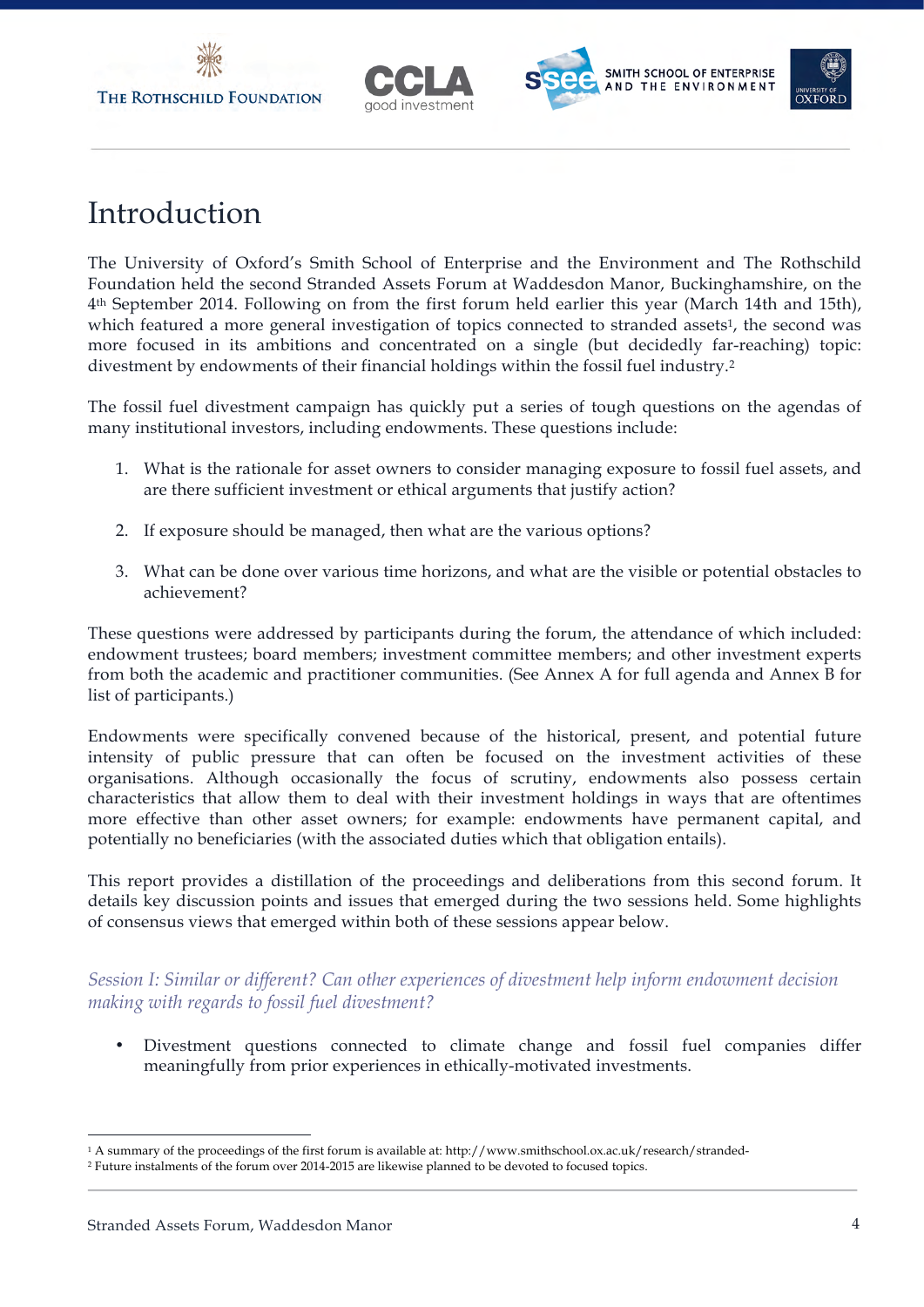





- While fossil fuel divestment is motivated partly by ethical concerns, financial considerations stemming from investment risks are at least as powerful as catalysts for changing how climaterisk exposures will be treated in the future.
- Pure screen-and-divest processes might not be the most pragmatic or effective approaches for instigating deep and durable changes in the fossil fuel industry.
- There is growing need for investors to engage fossil fuel companies directly by spurring legislation and disrupting long-entrenched political interests.
- Tapping into beneficiaries' interests regarding climate-related issues represents an underexploited opportunity in seeding sweeping transformations.
- Clarity and consistency of language during engagement is integral to driving enhanced accountability and transparency in fossil fuel companies' operations.

### *Session II: What are the best tools and options available to manage exposure? How might these evolve over time? What might be specifically available to endowments, as opposed to other asset owners?*

- Different types of investor (e.g. endowments, pension funds, and insurance companies) vary in their respective potentials for driving corporate change.
- The combination of engagement plus the threat of divestment holds better odds of success than divestment itself, but only if such threats remain credible (that is, the institutional investor continues to carry the perceived readiness to act).
- The power of capital reallocations is both a stick and carrot in stimulating new possibilities for developing clean energy and other sustainable business paths.
- The ongoing and long-term nature of engagement by institutional investors with corporations is a mechanism for mutually extending the horizons of both.
- Divisions of labour (i.e., 'divide-and-conquer') among institutional investors in engaging specific companies and sub-sectors of the fossil fuel industry can be a fruitful path for driving change in terms of both efficiency and efficacy.
- Cooperation by institutional investors to express collective demand for innovative, sustainable investment solutions could spark responsive changes within both the asset-management industry and fossil-fuel companies.
- Building carbon-pricing considerations explicitly and directly into portfolio design and construction processes could be an important tool for change.
- Endowments (and other long-term institutional investors) have a vital role to play in 'seeding' ideas in research and climate-friendly investment alternatives.
- The usual benchmark-motivated performance measures set improper incentives for asset managers, and replacement concepts should be explored.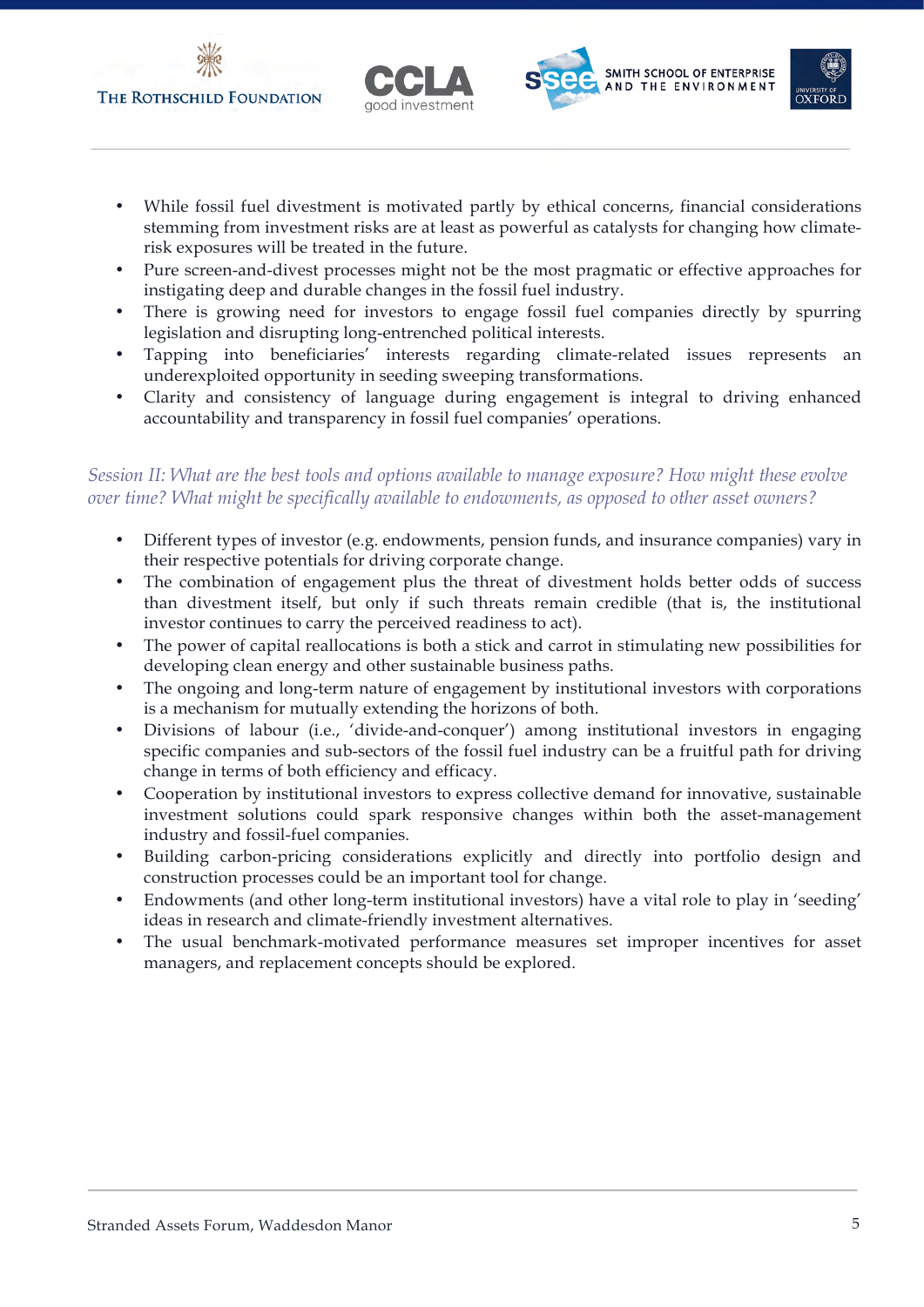



# Session I: Similar or different?

#### *Session overview*

In the first session, experts discussed whether or not divestment activity by endowments of their fossil fuel-related holdings might pose a marked break from historical precedents.

Comparisons were drawn to, and extractable lessons highlighted from, past divestment situations (such as tobacco, apartheid, and munitions). A modest consensus emerged among panelists, however, that divestment questions connected to climate change and fossil fuel companies differ meaningfully from prior experiences with ethically-motivated divestment concerns. This agreement was largely driven by a recognition of the following differentiating elements: the complexity of the world's energy future and hazards posed by climate change; the depth of reliance by the investment industry upon the fossil fuel industry as a primary source of conventionally-desirable portfolio properties (for example, stable income from dividends, as well as potential upside due to growth); and the positive contributions that fossil fuels make to living standards and growth. Several deep issues on the purpose and transformative potential of long-term investment were also broached. These issues included:

- Changing perceptions about missions and objectives for endowments as stewards of long-term capital, especially under changing public policy and employment regimes;
- Concerns about present and future levels of engagement by beneficiaries with their investments, and the preparedness of beneficiaries to initiate durable forms of change; and
- The proper locus of responsibility for driving genuine progression in the investment industry.

Some suggestions on the effective communication of divestment possibilities were explored, and the evolving character of divestment as a strategic tool for instigating change was debated. Participants also noted that the binary manner in which divestment questions are often presented (e.g., simplified divest-vs.-don't-divest framings of the issue) can be unhelpful. The remainder of this section distils the session's primary themes of discussion.

## *Engaging complexity*

During the session various comparisons were drawn between the case for fossil fuel divestment by endowments and other instances of ethically-motivated divestments (in particular, apartheid, munitions, and tobacco). It was widely agreed that, while the issue of fossil fuel divestment is motivated partly by ethical concerns, financial motivations driven by investment risks are also substantially drive the issue. Specifically, some panelists and other session-members espoused views that financial concerns, as much as (or even more so than) ethical ones, would be key in changing how investments that pose climate change-related risks will be treated in the future.

Moreover, a recurring idea during the session was that fossil fuel divestment is distinct from past public divestment campaigns. This distinction was cited as being chiefly due to the complexity of the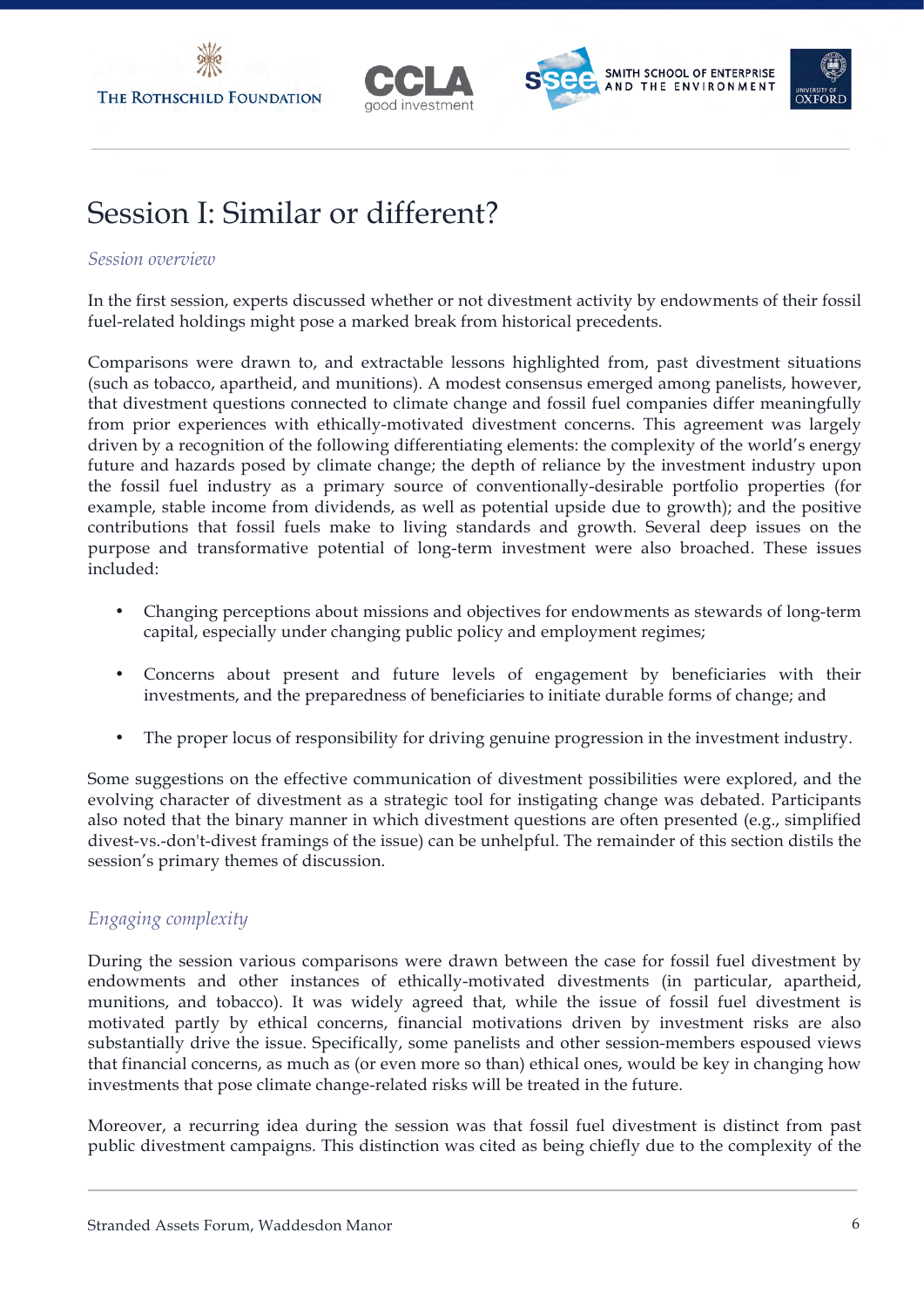





industry itself, as well as its connection to hazards from climate change. It was also noted that there may be a growing need to more finely-differentiate between different types of fossil fuel companies (as well as different fossil fuels themselves) in analysing whether endowments should remain involved with them from an investment standpoint. In step with this claim, some panelists announced that the assessment processes developed (and in ongoing development) by their organisations for appraising potential impacts of their portfolio holdings on climate change were among the most sophisticated of any thematic issue those organisation have ever addressed. Throughout the session, a majority of both panelists and other attendees appeared to favour the stance that increased investor sophistication is needed for addressing matters of climate change.

Another common refrain from the session centered on the need for capacity-building with respect to engagement. Many panelists and commentators from the audience embraced the viewpoint that a pure process of screening-and-divestment might not be the most pragmatic or effective approach for instigating durable, positive change within the fossil fuel industry. Participants provided both anecdotal and survey-based evidence to show how full divestment without engagement can be a practice that polarizes beneficiaries. As such, divestment without engagement was claimed as risking not only failing to precipitate change among fossil fuel companies, but also displeasing (or even alienating) significant stakeholders. This evidence supports the message that strengthening awareness and undertaking both direct and indirect engagement could be a more productive route to creating meaningful change.

However, several hurdles to effective engagement were identified. Perhaps foremost among these obstacles was the general lack of capacity and the limited appetite at many endowments (as well as institutional investors, e.g. pension funds, at large) to appropriately engage fossil fuel companies on matters of climate change. Various suggestions on the power of collective action were debated; and some optimism was expressed for possibilities that resource sharing and divisions-of-labour by concerned asset owners might yield important near-term benefits. Nevertheless, it was noted that a major difficulty still remains in the coordination of engagement efforts, both within and across institutional investment organisations. Yet it was noted that, if such coordination hurdles could be overcome, then coordinated engagement by multiple investors might create more potent demands for change through collective weight. Although some strides have been made by pioneering investors, much work remains to still be done, particularly given the sophistication and resources that many fossil-fuel companies bring to bear (e.g. highly-skilled investor relations divisions) in managing engagement efforts to their benefit. Narrowing this asymmetry in ability to manage the overall engagement process was identified as a key area for improvement.

The need to engage fossil fuel companies indirectly by spurring legislation, and upsetting longstanding and entrenched political interests, was also cited as an important challenge for successful engagement. Once again the powers of collective action and distributed effort were proposed as solutions; although, concerns were raised that too many institutional asset owners often pledge their commitments (e.g. are signatories and members of various movements), but do not sufficiently follow that commitment with tangible action (for example: active lobbying; or building inhouse expertise devoted significantly to climate questions). Furthermore, worry was raised that (historically) investors have been too local in the geographic reach of their concerns (for example British shareholders being concerned predominantly with behaviours by companies listed in the UK), and that the global nature of climate change will require a much wider-ranging geographical scope of awareness and engagement for efforts to succeed.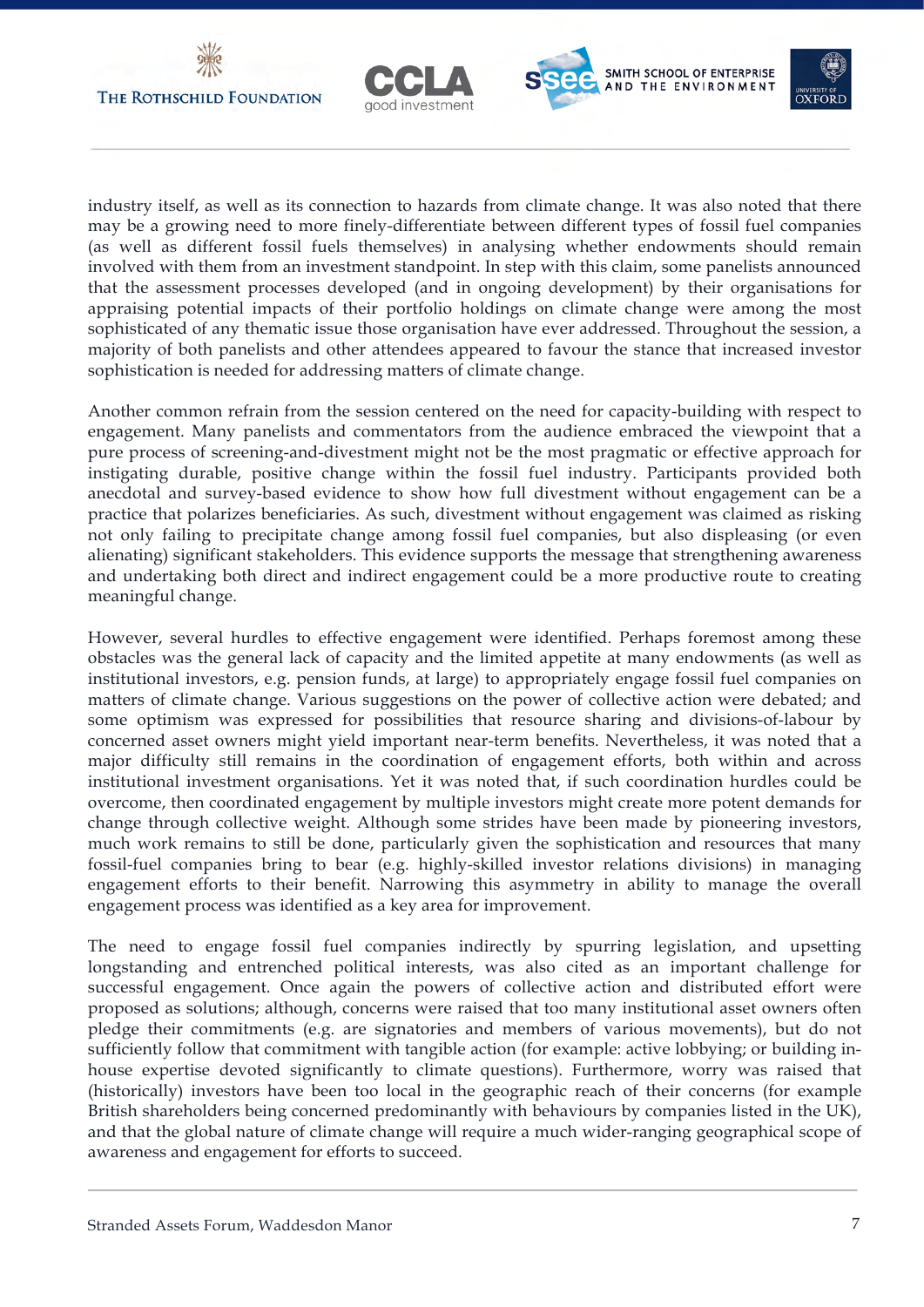







Questions on the costs of engagement now versus in the future were also voiced. And in a straw poll most participants in the forum expressed little faith in governments and international political cooperation to act swiftly or extensively enough to adequately mitigate climate change or its impacts. It was also observed that the costs to investors of developing and executing strategic capacity for engaging fossil fuel companies on climate-change issues may be quite small when looked at from a relative perspective. That is, such costs may be a very minor fraction of the expenses that might stem from excessively-delayed or insufficient actions to address climate change. Also some calls were made for more evolved thinking by asset managers in terms of their offerings on engagement. It was also suggested that asset managers should strive to deliver improved products-offerings that might lighten the burdens of institutional asset owners who are concerned about investment in fossil fuel companies, but remain unable or unwilling to undertake full divestment or active engagement.

#### *Evolving purpose*

The protracted discussion on the need to transform the ways that asset owners (along with the investment industry as a whole) engage with fossil fuel companies, governments, and the public, also witnessed heavy debate. This debate centered on the future purposes and goals of endowments and other 'long-term' institutional investors. The short-termist mind-set of many within the investment industry was blamed for shrinking 'typical' investment horizons and causing internal pushback on efforts to shift toward a longer-term outlook. (Several panelists, however, claimed that their organisations used multi-decadal horizons, and were thereby trying to break free of the pervasive short-term orientation in investment outlooks.)

A main concern stemmed from how institutional investors (including endowments) should conduct their affairs with respect to what might be deemed 'non-financial' issues. Some forum participants vigorously defended the position that climate change is an inherently financial concern, because its impacts are sure to affect market prices in the future (the extent of such effects and their distance in the future was somewhat contested, but rough agreement arose that impacts from environmental and climate hazards are already being felt and starting to influence risk profiles and returns). This question of conduct regarding non-financial concerns was stated as being deeply connected to how interested and motivated the beneficiaries of such organisations are with respect to the issues considered (whether framed in financial, socially-conscious, or otherwise ethical terms). This untapped beneficiary interest and motivation was stressed as both an underexploited opportunity, and a potential friction, in driving forward deep changes within the institutional investment world not only in its general stance on fossil fuel investing, but also other social concerns.

## *Clarifying dialogue*

Part of the shift in purpose for long-term institutional investors that was addressed was on their prospective roles as vehicles for communication between society and the real economy. It was remarked that confusion over terminology and jargon lingers as a problem in the investment industry when it comes to tackling issues on climate change. It was also noticed that this confusion frequently extends to beneficiaries and shareholders (and, commonly, broader civil society). The importance of clarity and consistency in language during engagement was stressed as integral to improving the accountability and transparency of fossil fuel companies' operations. It was encouraged that messages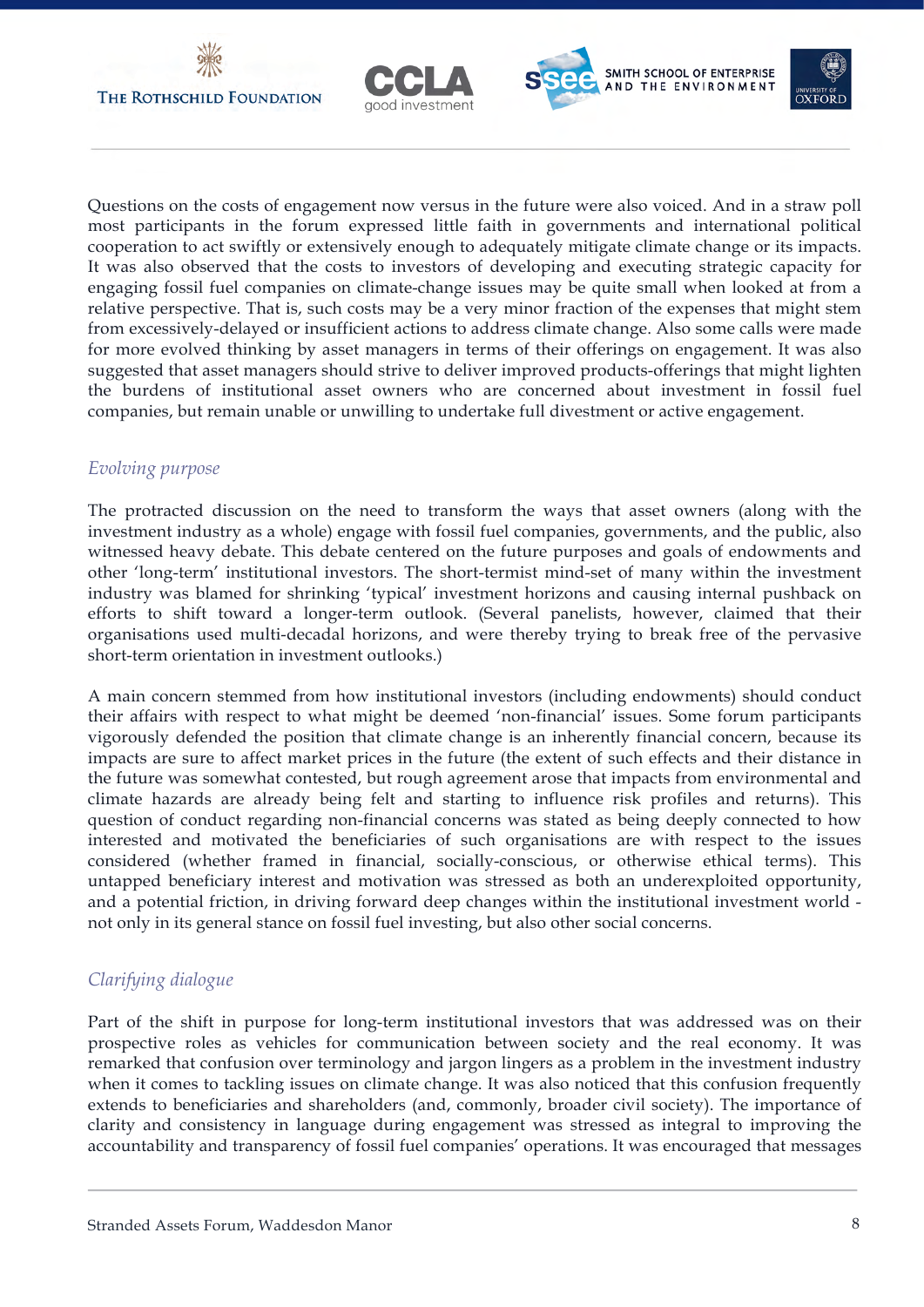





to the wider public (including activists) must be couched in clear and consistent language in order to achieve lasting and wider change. Yet the limited financial literacy among many beneficiaries was also cited as a stumbling block, and some suggestions on using specific and concrete examples when discussing matters of climate change and investing were proposed as useful in building wider public comprehension.

## *Owning change*

Alongside the lively discussions on communication and the evolving purpose of long-term institutional investors, questions about the ownership of responsibility for driving engagement and change were asked. For instance:

- Who should be in charge of oversight and inquiry within investment organisations?; and
- How should expertise be developed and shared both within and outside organisations?

The above questions saw no definitive answers, but some consensus emerged that they needed tackling in the near future.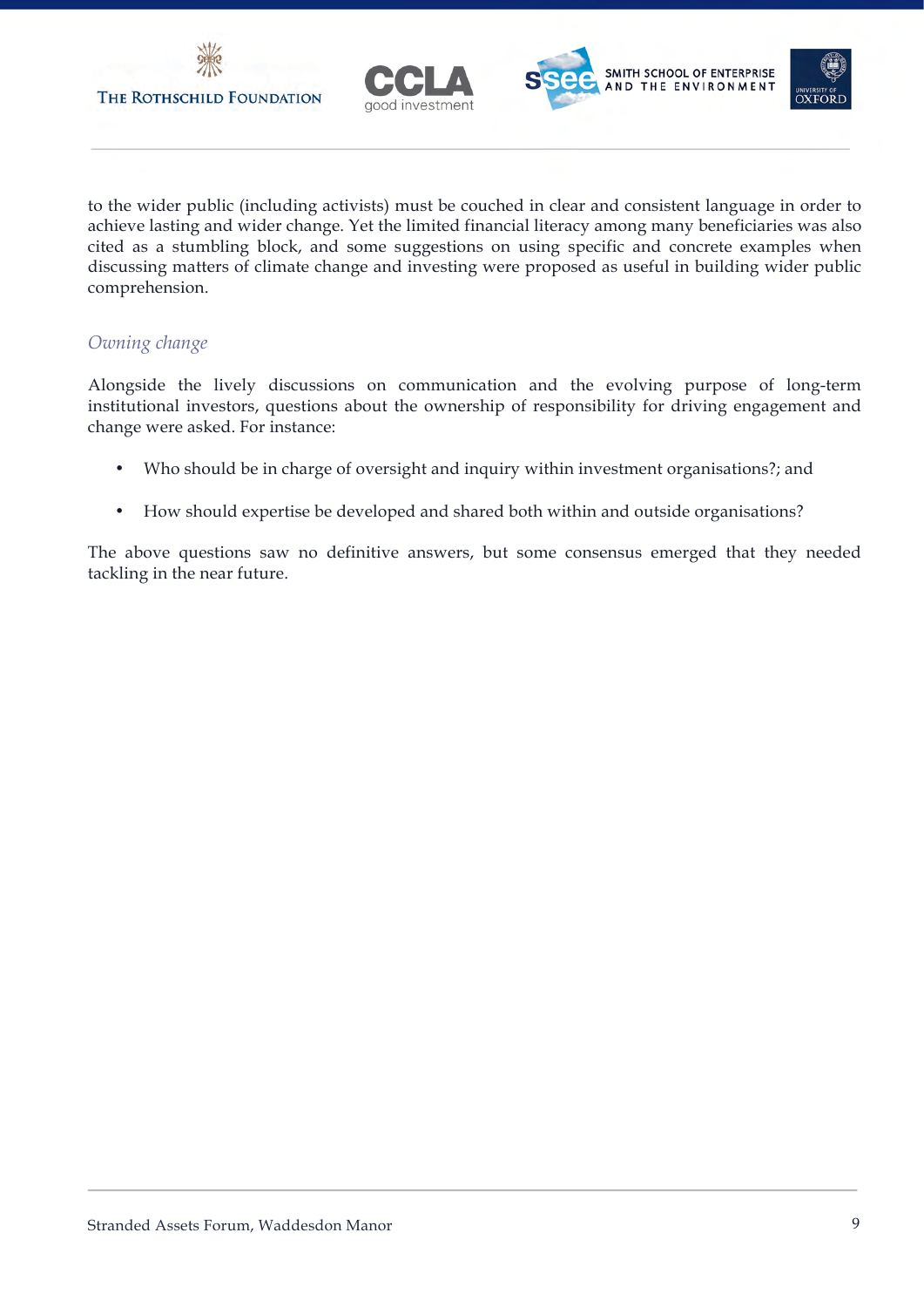

# Session II: What are the best tools and options available to manage exposure?

#### *Session overview*

The second session addressed some of the tools and options for managing risks and uncertainties from investment exposures to climate change. Three main topics were extensively discussed by the panelists in connection with this theme:

- Needs for a clearer understanding of what divestment and/or engagement can achieve;
- Needs for collaboration, especially in establishing pricing of risks related to carbon; and
- Needs for solutions that move away from conventional performance benchmarking.

These topics were married together in the ensuing discussion about the opportunities and constraints faced by different members of the institutional investment community in driving change among fossil fuel companies. The point that different types of investors (e.g. endowments, pension funds, and insurance companies) have distinct potentials as agents of change was met with resounding support. And spirited debate followed with regard to what constitutes a successful outcome within the engagement process. The discussion also covered how asset owners and asset managers should better align their interests in order to cultivate deeper change.

The remainder of this section provides details on discussion stemming from the three topics.

### *Comprehending consequences*

A crucial topic was the efficacy of different tools available to institutional investors for instigating change with their corporate holdings (both fossil fuel-related and otherwise). A number of academic studies were presented that demonstrate divestment alone typically is ineffective as a deterrent against unethical or undesirable corporate behaviours. (The enduring outperformance of so-called 'sin stocks' was noted as an exemplary instance of the inadequacy of divestment by itself.) Active and ongoing engagement, however, was defended as a route to more demonstrable change.

It was emphasised that engagement by institutional investors without the ability to bring credible threats to bear was unlikely to be effective (i.e. the threat of divestment holds better odds of success than divestment itself, but only when such threats carry the weight of perceived readiness to act). Attention was also drawn to the importance of reallocating resources appropriately once they have been divested. The power of capital reallocations as not only a stick, but also a carrot, in stimulating new possibilities in the development of clean energy and other sustainable business opportunities was remarked upon. Some members in the session raised the point that many within the investment and business communities were still feeling the disappointment from earlier clean technology investments failing to deliver. Yet the promise of falling costs in that arena was identified as an enticing potential source of profitable opportunities in the near as well as long terms.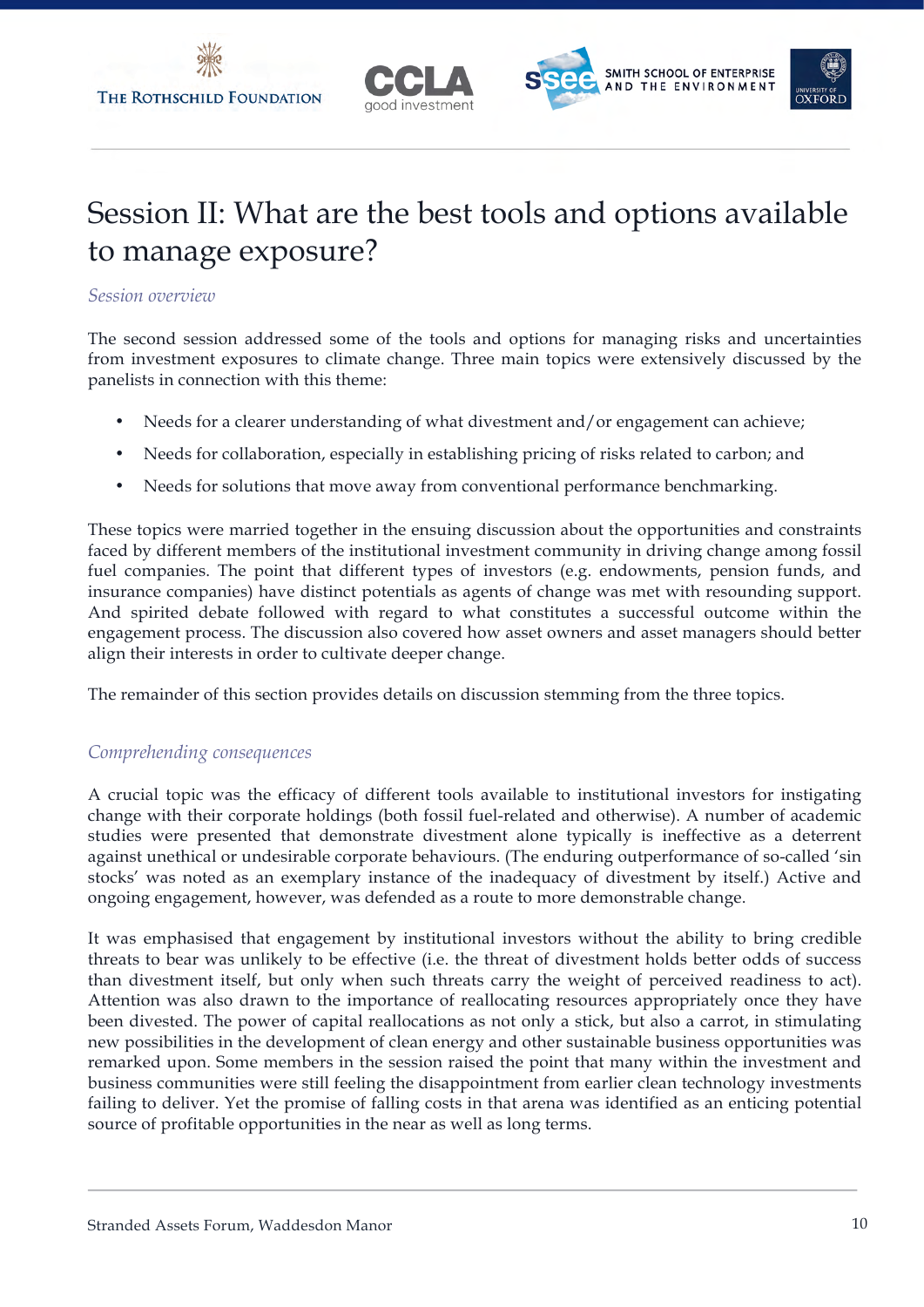







The long-term nature of engagement, which entails a process of relationship-building and maintenance, was offered as a mechanism for extending the time horizons of both investors and their investee companies. The tripartite nature of engagement (proxy voting, shareholder resolutions, and ongoing engagement relationships) was discussed, and evidence was cited that companies with higher ratings in dimensions of environmental and social governance (ESG) tended to have outperforming stocks. This evidence for improved performance from engagement relative to divestment was used to support the argument that institutional investors need to grasp more deeply the success rates, and likely consequences, associated with the different levers available to them.

## *Collaboration and pricing*

A well-voiced concern (reiterated from the first section) regarding engagement was, however, that many institutional investors, particularly endowments, individually lack the resources for extensive engagement. Once again the power of collaborative contribution was proposed as a remedy, and divisions of labour in engaging specific companies and sub-sectors of the fossil fuel industry were proposed as a fruitful way forward in terms of efficiency and efficacy. This 'divide-and-conquer' approach was claimed to be a powerful way for busy investors to get the attention of the large fossil fuel companies while still attending to their other investments, and use collective muscle to drive measurable changes in behaviour.

On the topic of collective action, the role of cooperation in driving innovation in new investment products was also briefly discussed. It was hypothesised that, by cooperating to express joint demand for more innovative and sustainable investment solutions (such as in their requests for proposals (RFPs)), institutional investors could spark creative responses within the asset management and advisory branches of the industry. This collaborative-demand approaches was suggested as a way to possibly drive 'back-door' change in corporate behaviours due to new sources of demand and growth.

Furthermore, the increasing power of individual pension investors due to the migration from defined benefit (DB) toward widespread defined contribution (DC) pension schemes was cited as a potential source of such new demand. The detachment and low financial literacy rates of individual investors were identified as potential obstacles, but also pointed to as unexploited possibilities. As earlier, the need for improving communication and re-engineering messages to the general public were asserted as crucial steps. Inspiring people to become more engaged with their pensions in the face of a general shift toward DC schemes could create an opportunity for collective investor action on climate change.

The pricing of carbon risk was another area in which future cooperation was seen as important. The building of carbon pricing considerations into portfolio design and construction processes was highlighted as an important instrument for change. Participants noted that, by changing the specific objectives chosen as motivations for portfolio architecture (e.g., mitigating carbon-risk exposure), vastly different 'optimal' portfolios can result. Roles for thematic investing (including impact investing) were encouraged as beneficial elements of the risk-control process in portfolio-building.

Finally, the important role of endowments (and other long-term institutional investors) in 'seeding' ideas and research on climate-friendly investment alternatives was emphasised as a major collaborative opportunity. The notion was put forward that collective contributions by institutional investors toward funding the design and implementation of such alternative products and services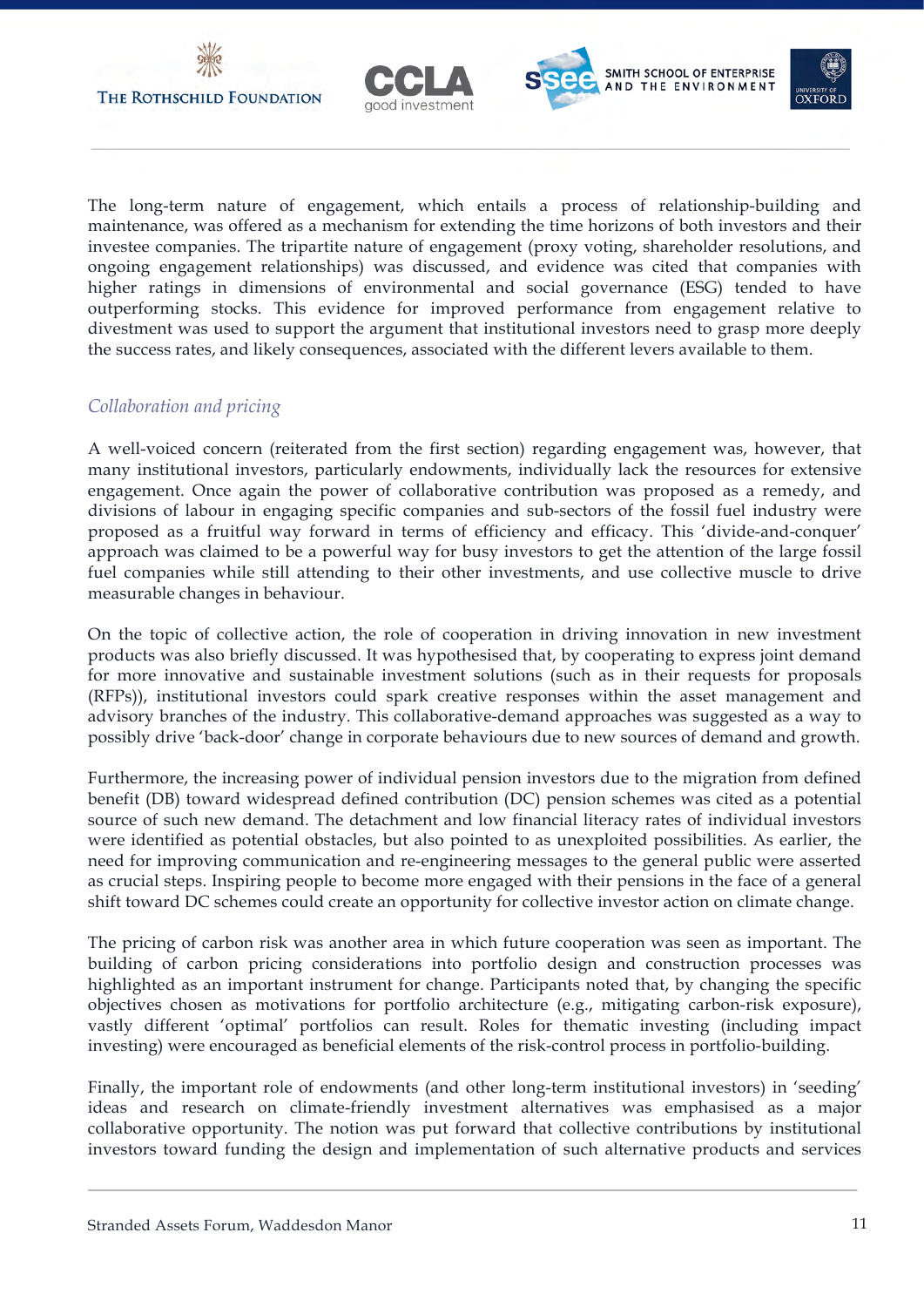







posed a major opportunity for advancing low-carbon investment. Coordinating mandates in carbonrisk-mitigating strategies was likewise mentioned as another solution.

## *Beyond benchmarking*

Perhaps the most spirited debate of the day came as a result of a discussion on routes to move beyond conventional benchmarking practices in measuring performance in the investment industry. A rough consensus emerged that usual benchmark-motivated performance measures set the wrong incentives for asset managers; and various replacement ideas were offered as examples of possibilities. Pointedly, the framing of risk as volatility relative to a short-term target benchmark was identified as a toxic by-product of conventional benchmarking methods. Some creative alternatives were discussed, particularly with respect to 'shared pain/shared gain' alignment structures between asset owners and managers. However, it was pointed out that if an investment manager is to agree to such a structure over a given period, they would expect a lock-up for the duration of that period. Notions of bespoke benchmarks were also briefly explored as feasible departures from convention. But no concrete solutions on durable arrangements were agreed upon by panelists at the session's conclusion.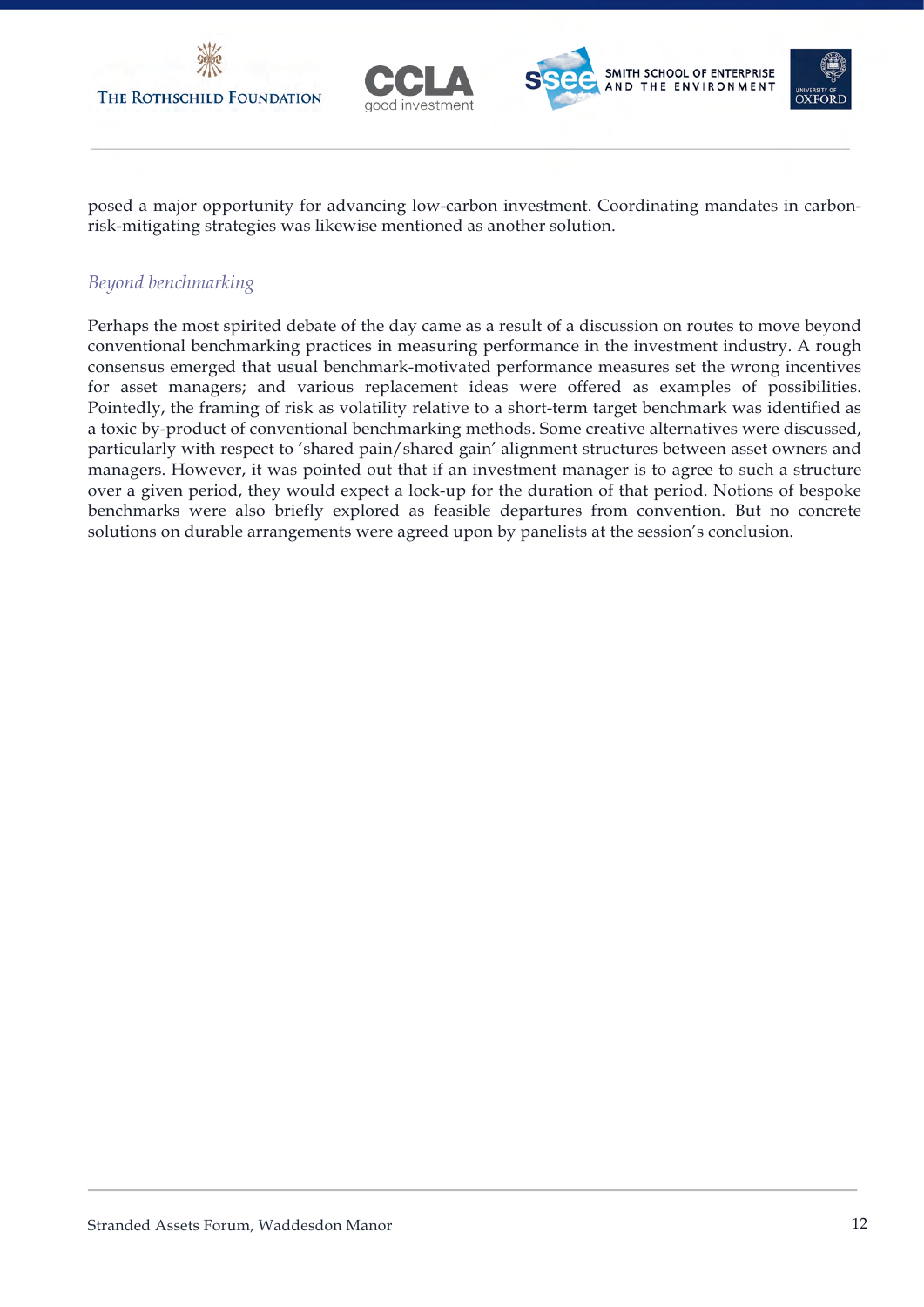





# Annex A: Agenda

# Thursday, 4th September 2014

## 12:30 – 13:30 – **Arrival at The Archive at Windmill Hill, Waddesdon Manor**

## 13:30 – 13:40 – **Welcome and Opening Remarks**

**Professor Gordon L. Clark**, Director, Smith School, University of Oxford **Helen Wildsmith**, Head of Ethical & Responsible Investment, CCLA

- 13:40 14:00 **Introduction to the forum and the issue of fossil fuel divestment Ben Caldecott**, Director, Stranded Assets Programme, Smith School, University of Oxford
- 14:00 15:30 **Session I - Similar or different? Can other experiences of divestment, e.g. tobacco, apartheid, and munitions, help inform endowment decision making with regards to fossil fuel divestment?** Chair: **Emma Howard Boyd**, former Director of Stewardship, Jupiter Asset Management and Visiting Fellow, Smith School, University of Oxford Panelists: **Edward Mason**, Head of Responsible Investment, Church Commissioners for England **Catherine Howarth**, CEO, ShareAction **Jane Ambachtsheer**, Partner and Global Head of Responsible Investment, Mercer Investments
- 15:30 16:00 **Tea/Coffee**

16:00 – 17:30 – **Session II - What are the best tools and options available to manage exposure? How might these evolve over time? What might be specifically available to endowments, opposed to other asset owners?** Chair: **Professor Gordon L. Clark**, Director, Smith School, University of Oxford Panelists: **Leon Kamhi**, Executive Director, Hermes Equity Ownership Services **George Latham**, Managing Partner, WHEB **Michael Viehs**, Research Fellow, Smith School, University of Oxford **Helen Wildsmith**, Head of Ethical & Responsible Investment, CCLA

### 17:30 – 18:00 – **Transfer to The Dairy at Waddesdon Manor**

18:00 – 21:30 – **Reception and Dinner** 

**Host:** James Bevan, Chief Investment Officer, CCLA **Keynote:** Robert Litterman, Partner and Chairman of Risk Committee, Kepos Capital. Former Head of Risk, Goldman Sachs **Vote of thanks:** Sir Martin Smith, Founding Benefactor, Smith School, University of Oxford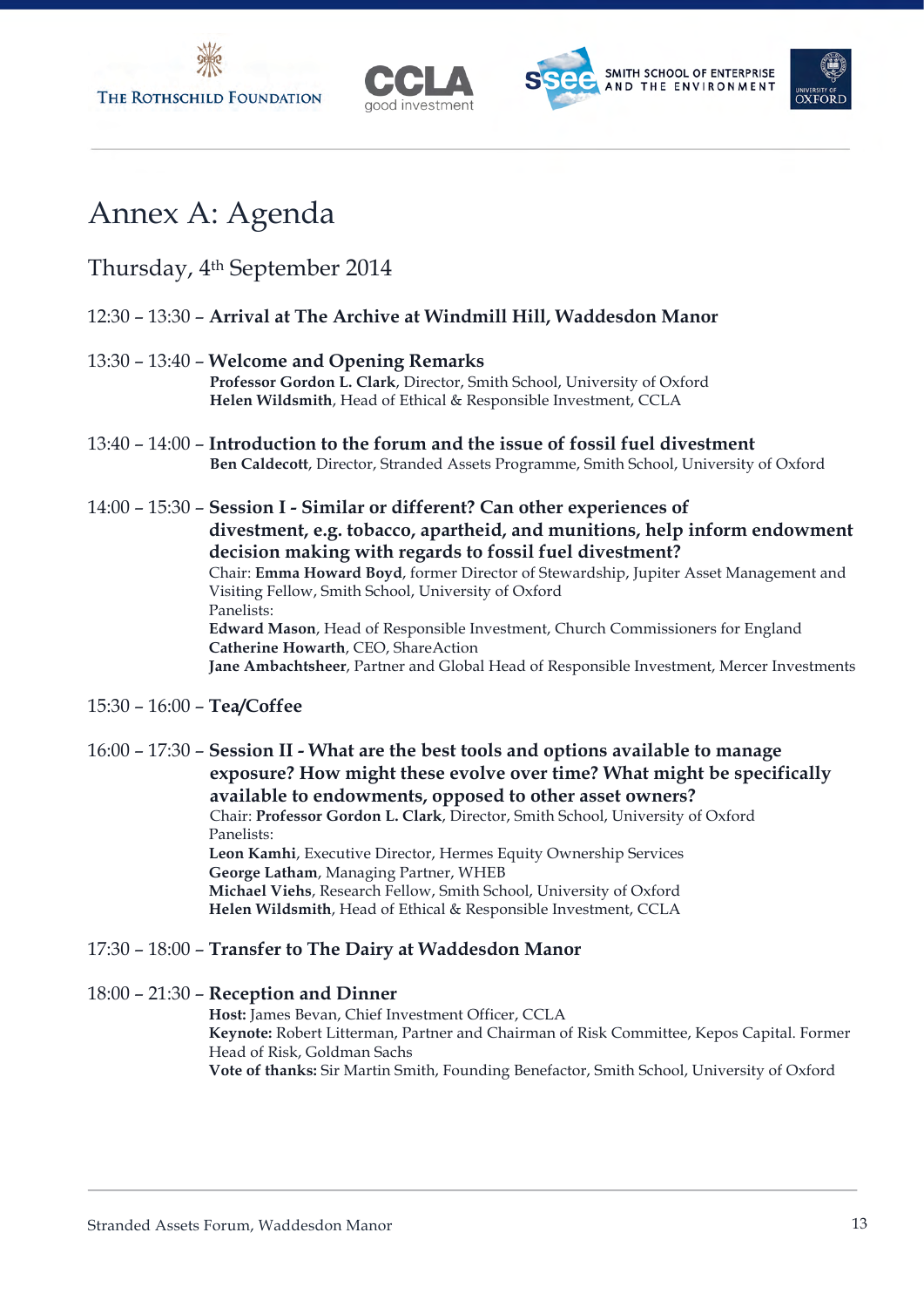



# Annex B: Participant List

**Jane Ambachtsheer**, Partner and Global Head of Responsible Investment, Mercer Investment

**John Anderson**, Director of Financial Strategy, Imperial College London

**James Bevan**, CIO, CCLA

**Fabia Bromovsky**, CEO, The Rothschild Foundation

**Richard Brumby**, Managing Director, Speravi Limited

**Ben Caldecott**, Director, Stranded Assets Programme, Smith School, University of Oxford

**Sandra Carlisle**, Head of Responsible Investment, Newton Investment Management

**Professor Gordon Clark**, Director and Professor, Smith School, University of Oxford

**Howard Covington**, Chairman, Isaac Newton Institute for Mathematical Sciences

**Martin Bevis Gillett**, Vice-Chair, Polden-Puckham Charitable Foundation

**Professor Cameron Hepburn**, Professor of Environmental Economics, Smith School, University of Oxford

**Professor Christopher Higgins**, Vice-Chancellor, Durham University

**Emma Howard Boyd**, Visiting Fellow, Smith School, University of Oxford

**Catherine Howarth**, CEO, ShareAction

**Leon Kamhi**, Executive Director, Hermes Equity Ownership Services

**Christopher Knowland**, Investment Responsibility, Stanford Management Company

**Michael Krause**, Head of Funding Development, RSPB

**Rob Lake**, Trustee, Friends Provident Foundation

**George Latham**, Managing Partner, WHEB Asset Management

**Robert Litterman**, Partner and Chairman of Risk Committee, Kepos Capital

**Bruce Lockwood**, Investment Director, University of Cambridge

**Edward Mallinckrodt**, Trustee, Schroder Foundation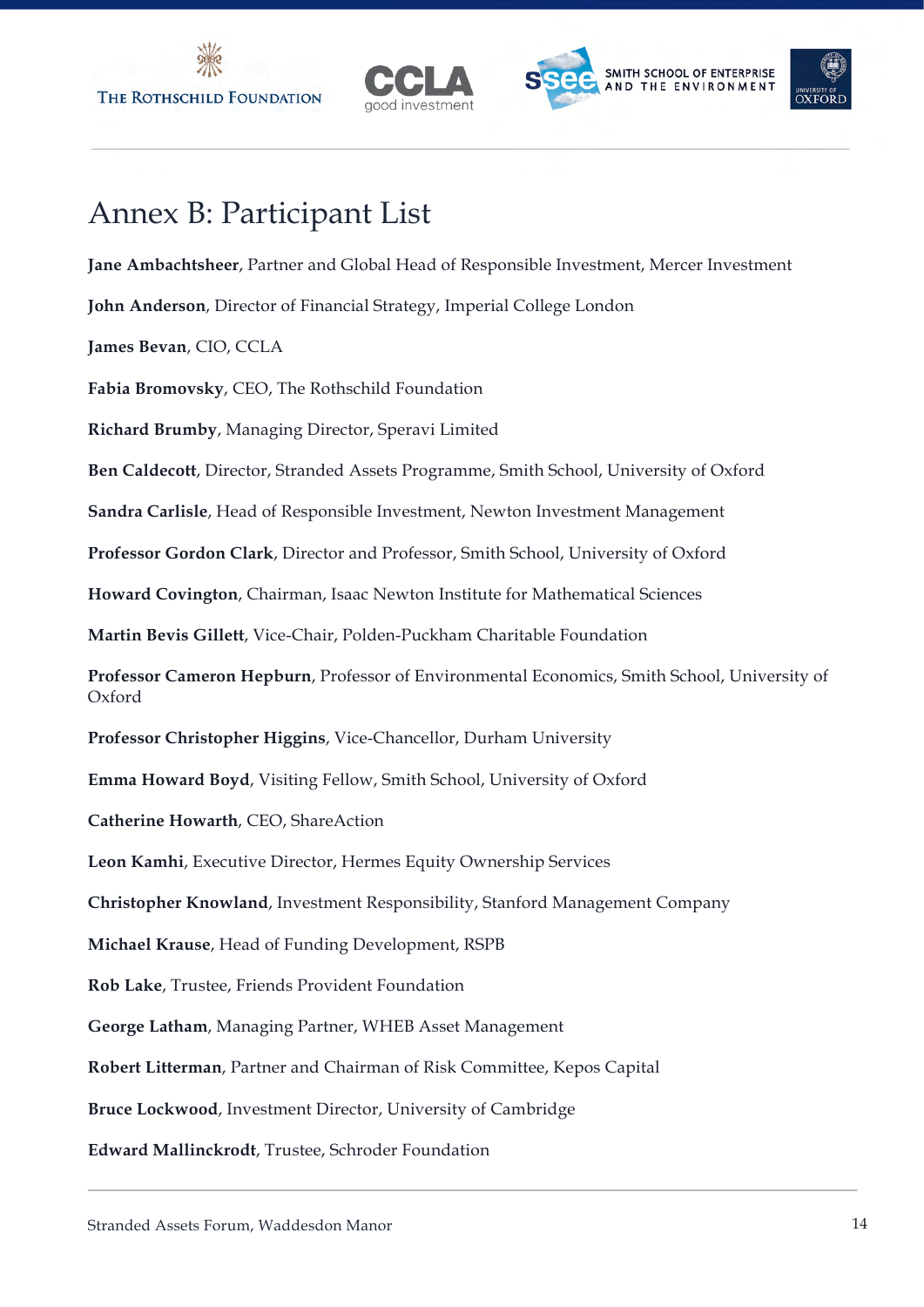





**Edward Mason**, Head of Responsible Investment, Church Commissioners for England

**Andrew Miller**, Senior Client Advisor, Kepos Capital

**Alistair Morgan**, Head, Lord Rothschild's Family Office and CFO, The Rothschild Foundation

**Stewart Newton**, Partner, Veritas Investment Management Limited

**Peter Pereira Gray**, Managing Director, Investment Division, The Wellcome Trust

**Dane Rook**, Research Associate, Stranded Assets Programme, Smith School, University of Oxford

**Frederic Samama**, Deputy Head of Institutional Clients and Sovereign Entities, Amundi Asset Management

**Sir Martin Smith**, Founding Benefactor, Smith School, University of Oxford

**Raj Thamotheram**, Co-Founder and CEO, Preventable Surprises

**Michael Viehs**, Research Fellow, Smith School, University of Oxford

**Helen Wildsmith**, Head of Ethical & Responsible Investment, CCLA